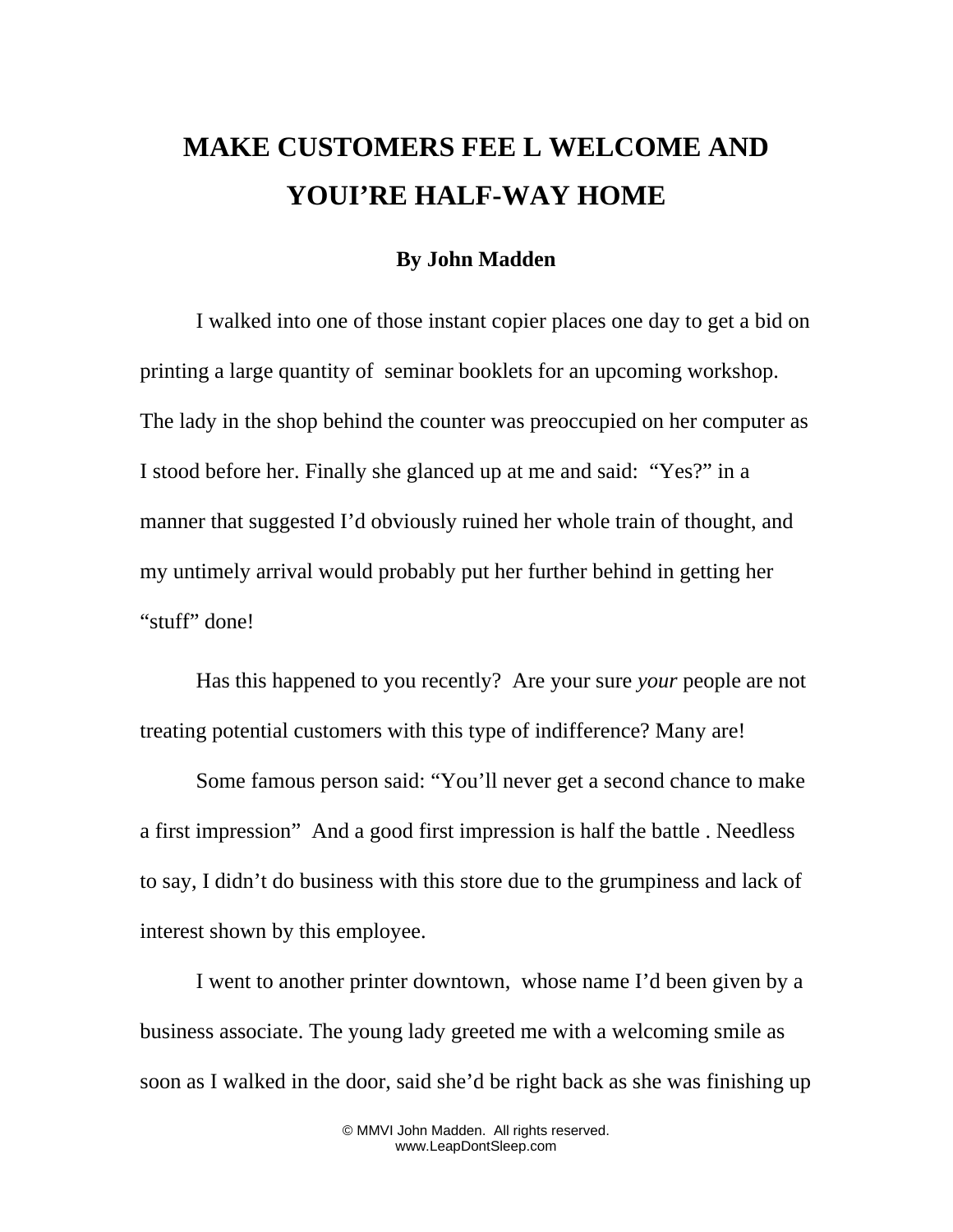a rush order for another customer; bounced back in a couple of minutes with a cheery apology for my wait, and gave me clear estimates and information. I gave her the project right away. I've been using that same company now for three years.

When you don't get that smile and welcoming attitude, there's an uncanny way of things going wrong. I checked into an upscale hotel in Columbus, Ohio some time ago. No greeting was offered at the front desk. The clerk was obviously overworked and stressed out; he couldn't find my reservation, quoted a higher rate which we both argued about, and sullenly gave me the room key and vague directions to my room.

Would you believe that as soon as I arrived in the room I noticed that little things that normally wouldn't bother me now became serious flaws in the hotel's quality standards! All because of my first unwelcoming experience.

You see, when you get that welcome smile and caring attitude up front, it makes everything after that run more smoothly … like magic! Here's how you make customers feel welcome and reap immediate - and long term benefits both for you and your staff: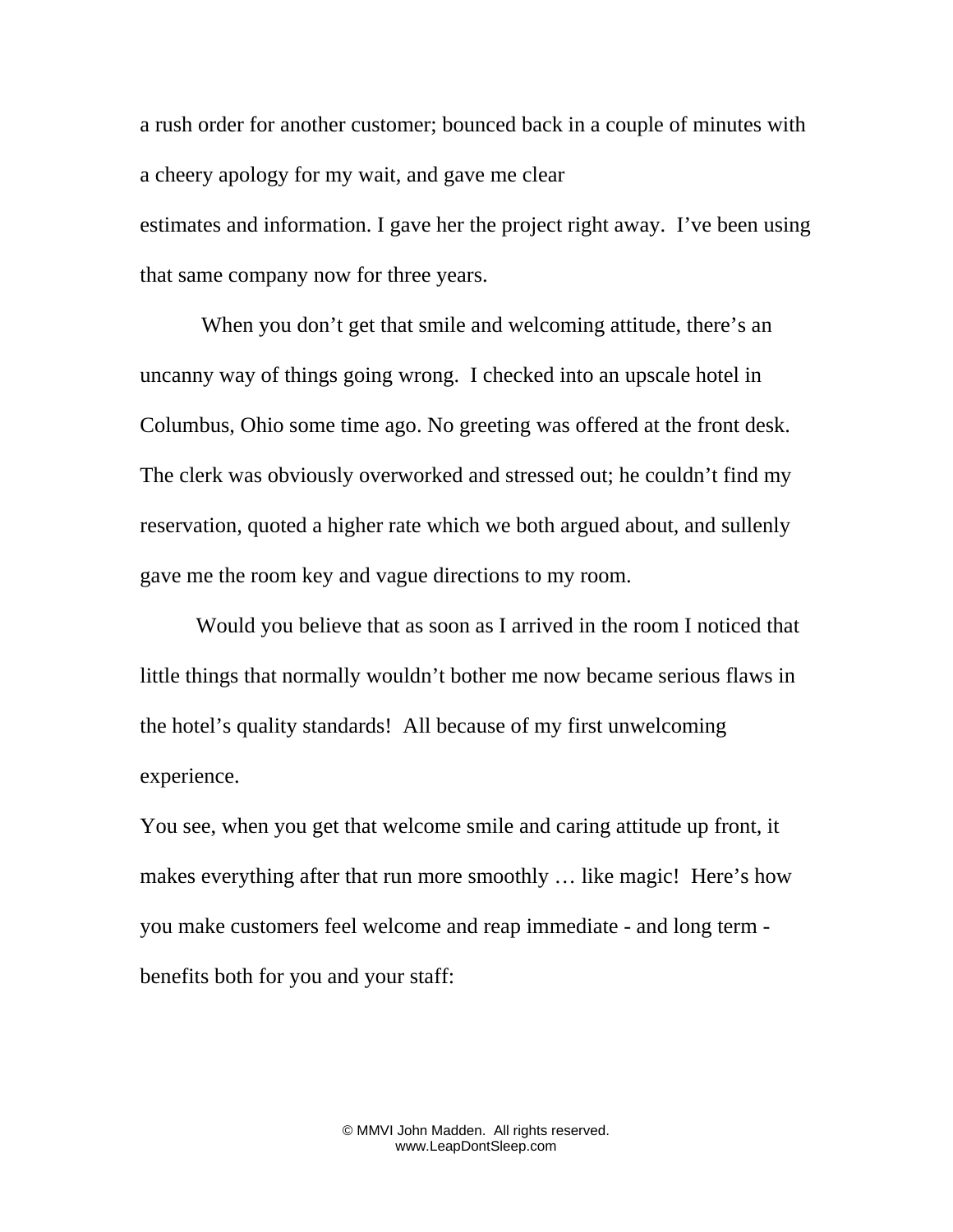- Make it part of your company's culture to smile when a customer walks in, or calls on the phone. Everyone feels better, both the customer and the employee! There's a readiness on the customer's part to do business.
- Stand up where possible. It makes the customer feel important.
- Wave at your customer if you're otherwise occupied to acknowledge her presence.
- Make sure your front line employees are not overburdened with paperwork if you expect them to take care of multiple customers face-toface, and answer many incoming calls. They'll take care of your customers as you take care of them.
- Don't ask overworked and inexperienced receptionists to screen your calls. They're not able to handle difficult people as well as you can, and they often fight with a potential customer when they don't know what else to do.
- Watch out for customer service overload. Visit and chat with your people.
- Solicit ideas from your employees to make their job run more efficiently.
- Remind yourself and your employees who pays your wages the CUSTOMER!